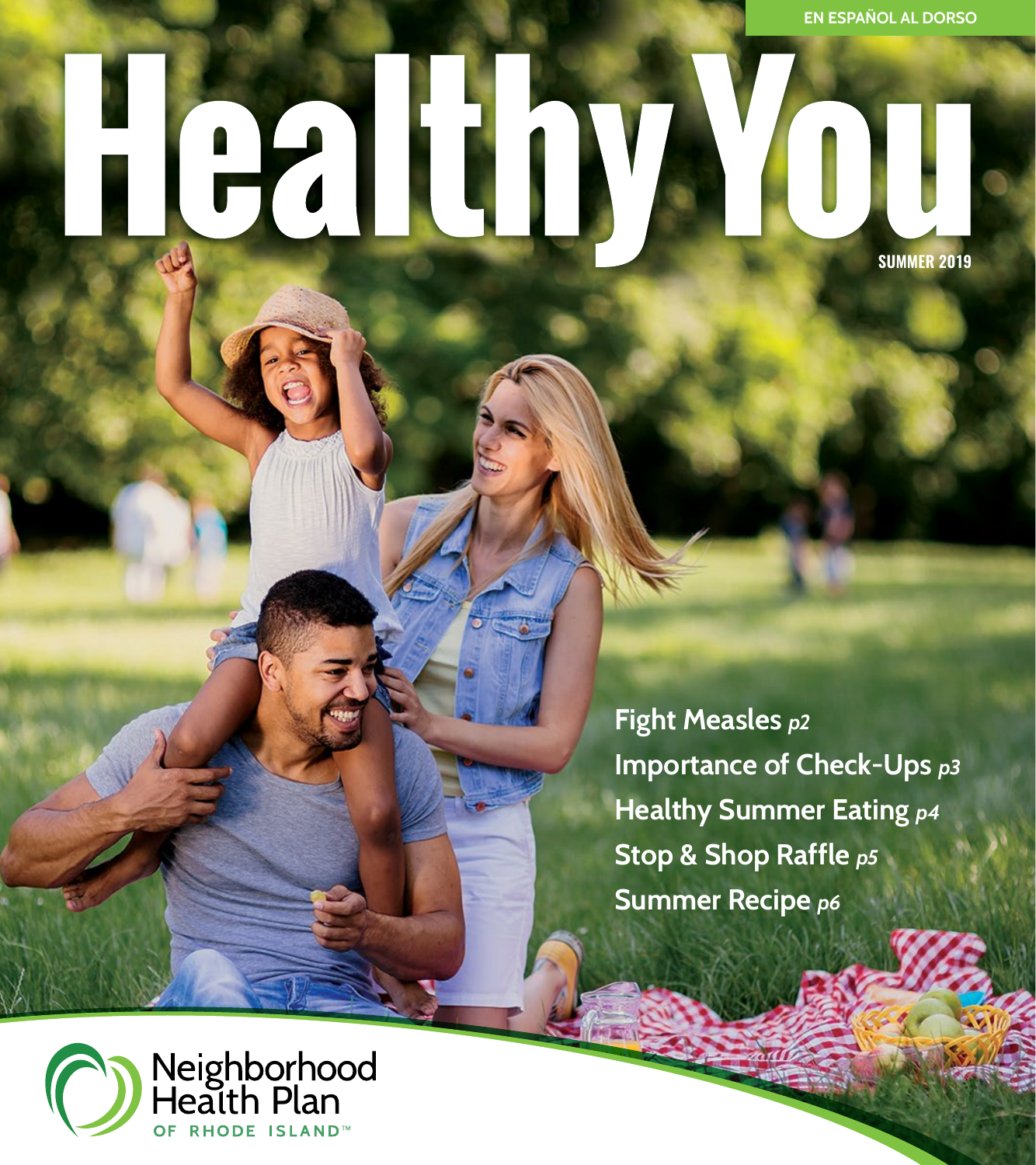# **Doing Your Part in the Fight Against Measles**

#### **By Dr. Christopher Ottiano, Medical Director**

#### **As more cases of measles are reported, it's so important for you and your family to be up-to-date on vaccinations.**

The measles virus is highly contagious. It can be spread through breathing, coughing and sneezing. The virus can even survive in the air for up to two hours.

Learning the symptoms is the best way to see if you have it. In the case of measles, catching the symptoms early means preventing others from getting sick.



#### **What are the symptoms of measles?**

- Fever
- Cough that doesn't go away
- Rash of tiny red spots
- Runny nose
- Red, watery eyes
- Sore throat

One way to know for sure is by keeping an eye out for what happens a few days after these symptoms start. Little white bumps will pop up on the inside of your mouth. A rash can spread all over your body. You can spread the disease to others both four days before and four days after you get the rash.

The best way to keep your family and our community safe and healthy is with an MMR (Measles, Mumps, and Rubella) vaccine. It's recommended for children to get two doses. One dose when they're 12 to 15 months and another dose when they're 4 to 6 years old. It's also important for teens and adults to make sure they're up-to-date on all MMR vaccines.

*Are you doing your part? Talk with your doctor or your child's doctor to make sure everyone in the family is vaccinated.*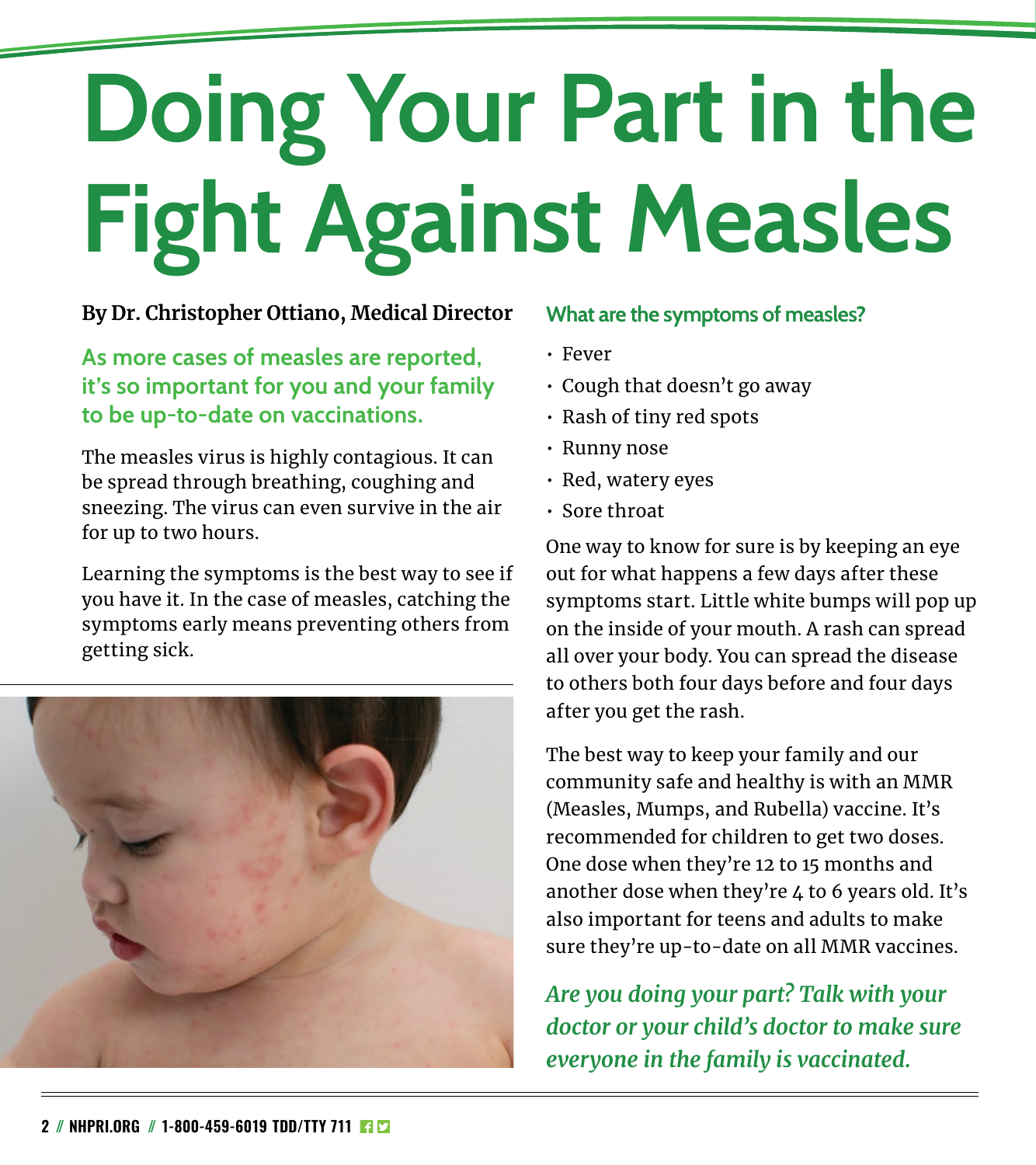## **The Importance of Check-ups for Adults**

We want you to stay healthy, which is why we recommend getting a check-up with your primary care provider (PCP) at least once a year. At your check-up, you should discuss the following wellness screenings and topics with your PCP:

- Blood pressure
- Cholesterol
- Blood glucose
- Healthy weight
- Colonoscopy (colorectal cancer screening)
- Pap smear (cervical cancer screening for women)
- Mammogram (breast cancer screening for women)
- Prostate exam (prostate cancer screening for men)
- Quitting smoking or tobacco use if you currently smoke or use tobacco
- Getting your flu shot before flu season
- Any questions or concerns you may have about your physical or mental health

Having regular or yearly check-ups with your PCP is the best way to prevent illness. If you haven't seen your PCP in a while, call and make an appointment today!

Members may also be eligible to receive rewards for making healthy choices such as getting an annual check-up. Learn more about Neighborhood REWARDS by visiting **[www.nhpri.org/rewards.](http://www.nhpri.org/rewards)**\*

\*Restrictions apply

### **The Importance of Check-ups for Children and Teens**

Children and teens need regular check-ups with their primary care provider (PCP). These visits help their PCP to better understand your child's needs and to learn about any changes to your child's health. The benefits of check-ups are:

- Preventing health problems.
- Keeping track of your child's growth and development.
- Getting your child tested for lead.
- Getting the recommended shots.
- Talking about any questions or concerns.

You may be eligible for rewards like gift cards when your child completes a lead screening test, a check-up and other healthy behaviors. For more information, visit: **[www.nhpri.org/rewards](http://www.nhpri.org/rewards)**.

#### **The American Academy of Pediatrics recommends routine well-care visits at the following ages:**

#### **Routine Well-Care Visit Schedule**



For more information go to: [www.aap.org/](http://www.aap.org/en-us/Documents/periodicity_schedule.pdf) [en-us/Documents/periodicity\\_schedule.pdf](http://www.aap.org/en-us/Documents/periodicity_schedule.pdf)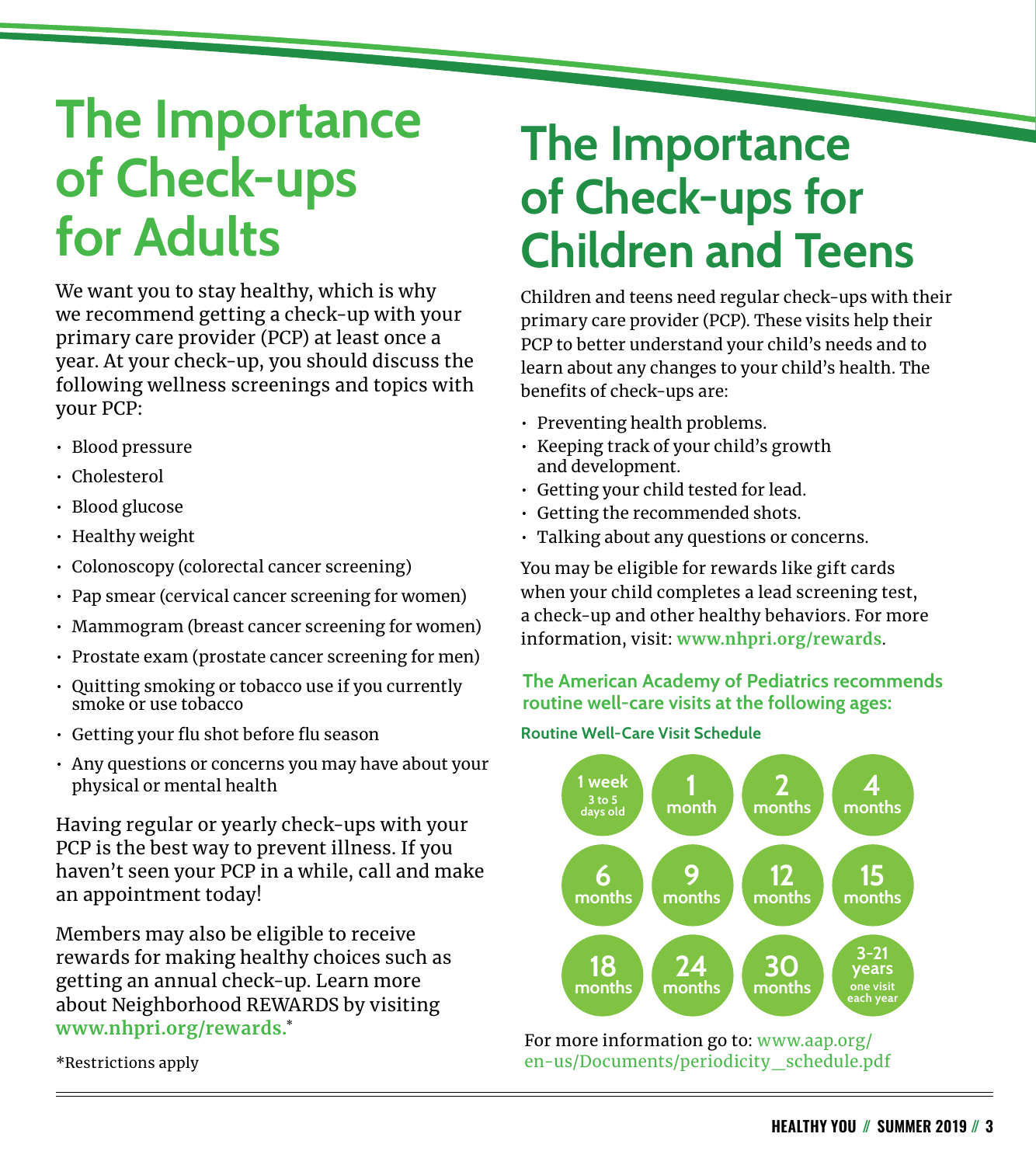

## **New Ways to Enjoy Summer Fruits & Veggies**

#### **Eating healthy this summer can be easier than you think!**

The summer is a great time to try out new recipes using the fruits and veggies that are in-season. Make it a goal to eat 1-2 cups of fruit per day and 2 cups of vegetables per day.

Did you know that you can grill your fruit? It's true! Grilling your fruit is a great way to bring out some extra sweetness. Nectarines, peaches, pineapple and plums are just a few fruits that taste delicious when you cook them on the grill. Just make sure you remove the pit.

Summer squash is also great on the grill. It can also be cooked in a pan, in the oven or

even eaten raw with dip or on a salad. Summer squash can be found at the grocery store or at your local farmers market. It is a great source of vitamin C and there are so many ways to enjoy it. Try sprinkling some cheese on top or seasoning with your favorite spices.

It's also important to make sure your body is hydrated. The sun can drain your body of the energy it needs to keep moving. Drinking water is the best way to stay hydrated. Try adding fruit or veggies to your water for extra flavor – squeeze in some lemon, add in strawberry slices or cut up some cucumber.

#### *Have a healthy summer!*

Neighborhood Health Plan of Rhode Island complies with applicable Federal civil rights laws and does not discriminate on the basis of race, color, national origin, age, disability, or sex.

Spanish: ATENCIÓN: Si habla Español, tiene a su disposición servicios gratuitos de asistencia lingüística. Llame al 1-800-459-6019 (TTY 711). Portuguese: ATENÇÃO: Se fala português, encontram-se disponíveis serviços linguísticos, grátis. Ligue para 1-800-459-6019 (TTY 711).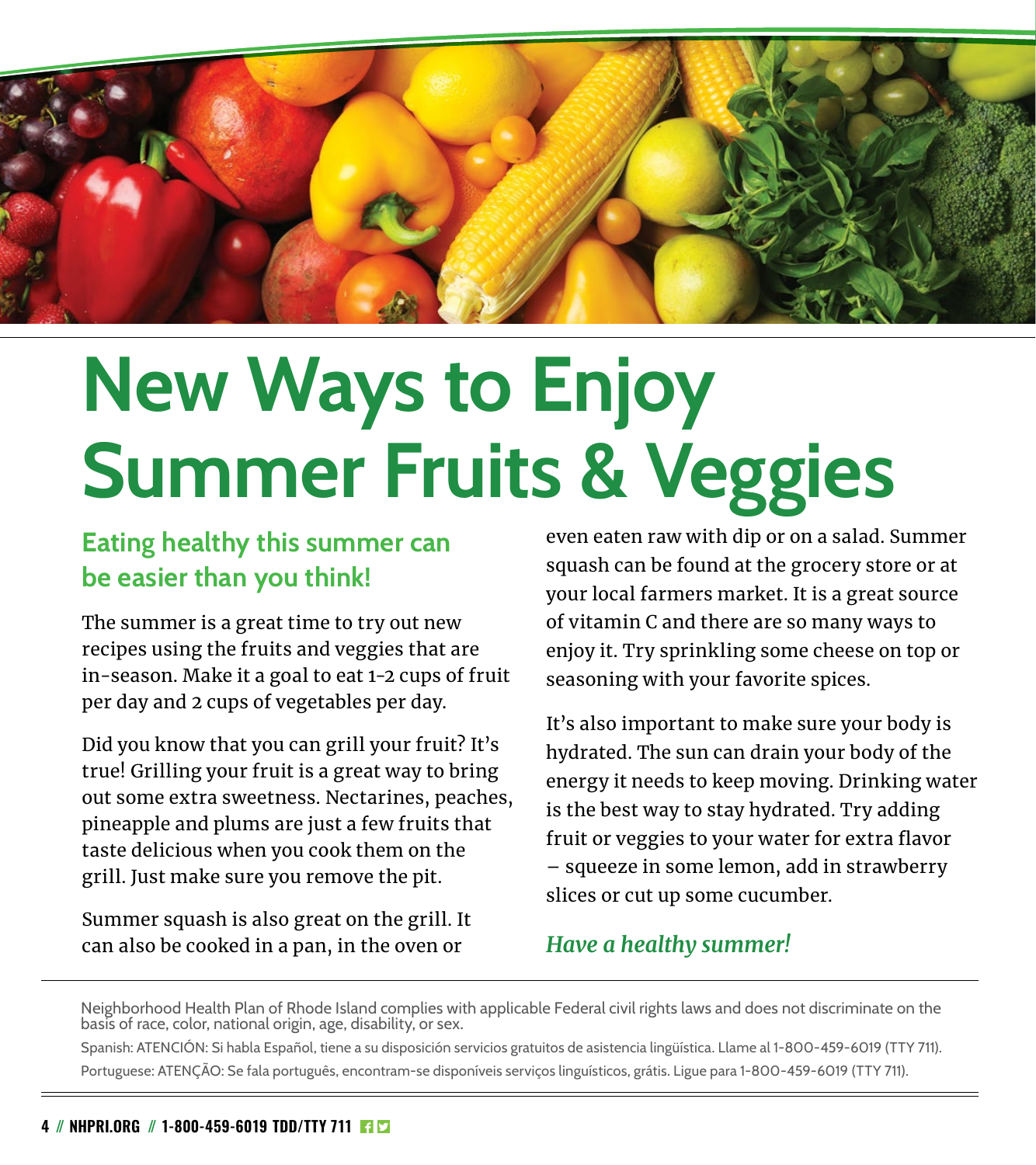## **Have You Heard About Farm Fresh RI?**

With over 55 farmer's markets in Rhode Island, getting fresh and affordable fruits and vegetables can be easy and a fun outing for the whole family. Farm Fresh RI farmers markets can be found through the summer in a neighborhood near you!

Farmers markets also accept Supplemental Nutrition Assistance Program (SNAP) and WIC. Farm Fresh RI offers even more benefits through their Bonus Bucks program. SNAP shoppers get a 100% bonus at all Farm Fresh RI farmers markets!

*To see a full list of locations and to learn about the Bonus Bucks program, visit Farm Fresh RI online at [www.farmfreshri.org](https://www.farmfreshri.org/).*





## **Stop & Shop Gift Card Raffle**

Try a new summer recipe like the one on page 6 with a gift card! Enter for a chance to win a \$25 gift card to Stop & Shop by August 31, 2019.

**Visit [www.nhpri.org/newsletterraffle](http://www.nhpri.org/newsletterraffle) and fill out the form to enter. One winner will be randomly selected from all entries.**